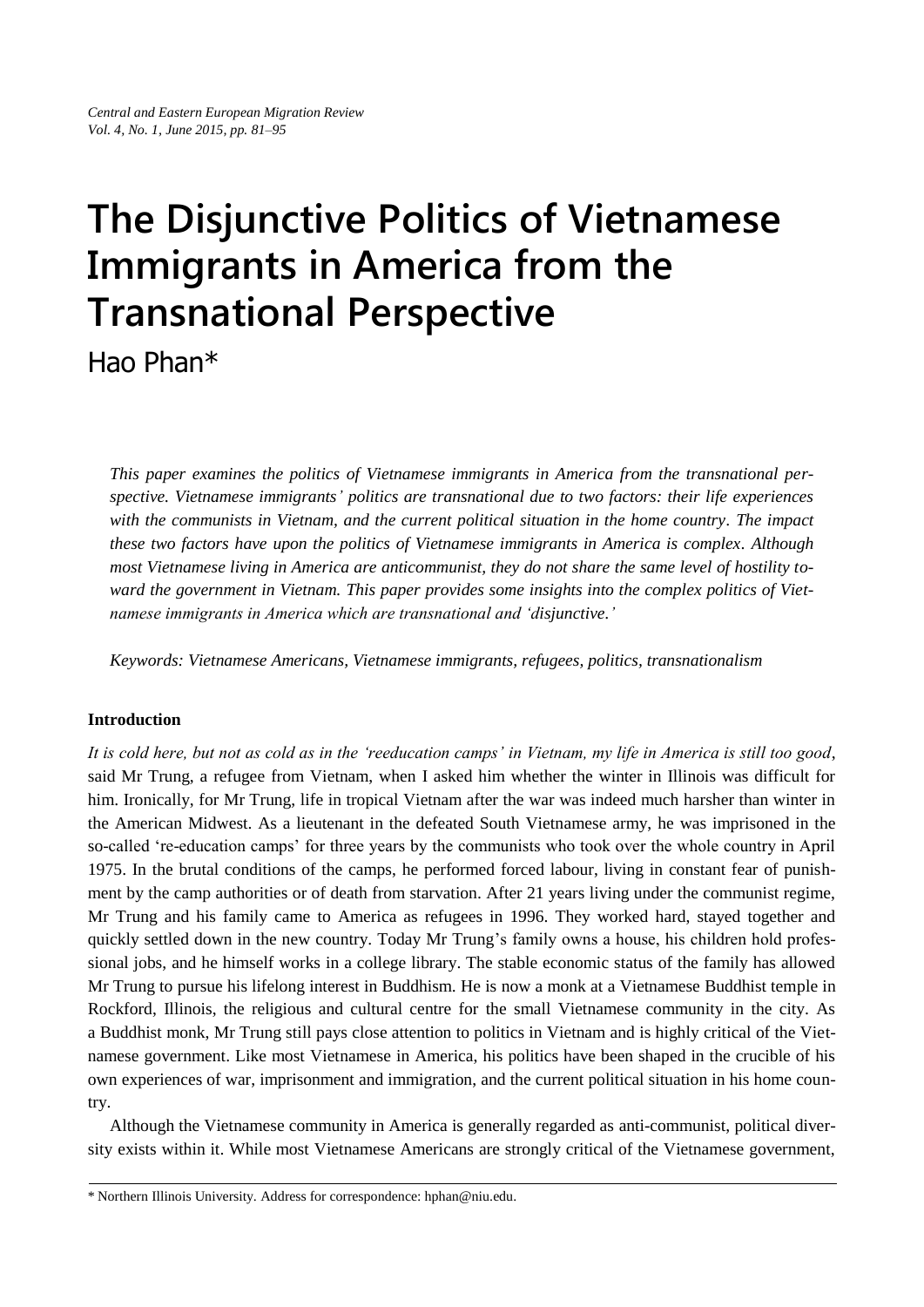some are more tolerant. This paper seeks to show that behind these complex politics lie two transnational factors: the life experiences of the immigrants under the communist regime in Vietnam prior to their arrival in America; and the current political situation in their home country. The data used in the paper are drawn from ethnographic research in which I interviewed 22 Vietnamese living in northern Illinois.

#### **The scope of the research**

In this examination of Vietnamese American politics from the transnational perspective, I am focusing only on the experiences of Vietnamese who came to America after the Vietnam War ended in April 1975. My research does not include Vietnamese who came to America as students prior to 1975 or Vietnamese living elsewhere overseas. However, a brief description of these communities can form the basis for future research.

There were up to 15 000 Vietnamese students in America prior to 1975 whose lives were politically affected by the war in Vietnam. Many of them engaged in the anti-war movement, while others supported the government of South Vietnam in its fight against the communists. Vu Pham (2003: 146), in his article *Antedating and Anchoring Vietnamese America: Toward a Vietnamese American Historiography*, sees these Vietnamese students as transnational 'agents of change' who helped transform perceptions and increase awareness within the American public about Vietnam and the war. According to Pham (2003: 148, 149), many chose to stay in America to avoid the draft and the political instability in South Vietnam at the time, eventually becoming part of the Vietnamese American community. The political experiences of Vietnamese students who arrived in America before 1975 are nonetheless different from the experiences of those who came after 1975. For one thing, these students did not suffer the political retribution and economic hardship under the communist regime that were experienced by those coming to America after the war. The homeland that these students came from was also politically different from the homeland to which Vietnamese Americans of today are transnationally connected. For the former, it was a democratic South Vietnam that sent them to America to study, expecting them to return. For the latter, it was an authoritative state that forced its people into exile and today still views them as political adversaries. Such profound differences between these two groups, while interesting subjects for a comparative study, require research on a larger scale than that which I have conducted for this paper.

Apart from those in America, there are approximately one and a half million overseas Vietnamese living in Australia, Canada and Europe. Although sharing a common culture, each of these Vietnamese communities is politically distinctive in its own way. For example, unlike the Vietnamese community in America, which is formed almost exclusively by refugees from the South, the Vietnamese communities in Canada and Australia include a large proportion of immigrants from the North, who are politically more aligned with the Vietnamese government than those from the South.

The Vietnamese communities in Europe are even more complex, including refugees from the South living in Western Europe and Vietnamese from the North sent to Eastern Europe as contract workers by the Vietnamese government during the communist era. While the Vietnamese in Western Europe may be as critical of the Vietnamese government as those in America, the majority of the Vietnamese in Eastern Europe are politically supportive of the Vietnamese government. Szymańska-Matusiewicz (2014: 197), for example, in her study of the Vietnamese in Eastern Europe, observes that it is much easier for Vietnamese returning from Poland to run businesses in Vietnam, due to their political backgrounds, than for Vietnamese returning from America: *Unlike return Vietnamese migrants from the United States, East European Vietnamese do not have to cope with the issues of being on the 'wrong side' of the conflict during the Vietnam War; moreover, they can make use of their favourable connections with government officials*. Such interesting comparisons be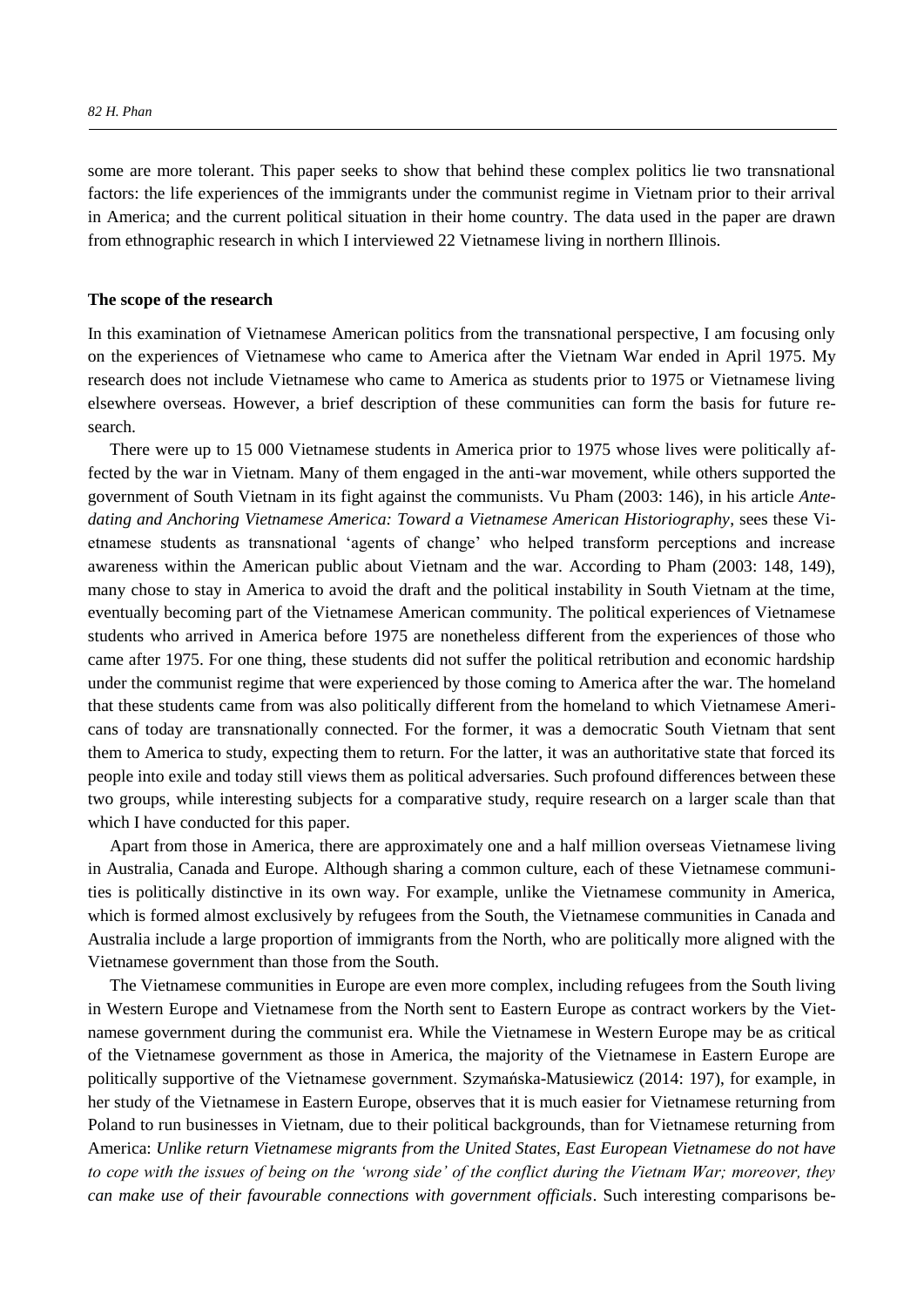tween the Vietnamese in America and the Vietnamese in Europe, again, require a more inclusive study that is beyond the scope of the present paper.

## **Literature review**

Like Cuban Americans, Vietnamese in America are highly political refugees from a communist country. Yet few studies have been made of their politics, resulting in a lack of understanding of its complexity. The anticommunist politics of Vietnamese Americans, for instance, are often attributed to the refugees' bitter experience of Vietnamese communists, which is true, but offers a single level of explanation for a complex issue.

According to the ethnic studies scholar Yen Le Espiritu (2006) at University of California, San Diego, there were two major models in the field of Vietnamese American studies up to the late 1980s. The first model, which Espiritu refers to as the 'crisis model,' repeatedly portrays Vietnamese refugees as *abject figures who suffer not only the trauma of forced departure but also the boredom, uncertainty, despair, and helplessness induced by camp life*; and the 'assimilation model,' which focuses on Vietnamese refugees' assimilation to American life and views *assimilation as the solution to the refugee resettlement crisis* (Espiritu 2006: 441). While the first model represents the Vietnamese as 'passive recipients' of America's generosity rather than as active agents in the refugee situation, the second model *impose[s] a generalized narrative of immigration on Vietnamese refugees, thereby reducing the specificities of their flight to a conventional story of ethnic assimilation* (Espiritu 2006: 441). Since the 1990s, Vietnamese American studies has developed into a more complex field, with studies that have moved *beyond demographic and needs assessment* to look into the cultural aspects of Vietnamese Americans, *addressing the gender, sexual, class, political, religious, cultural, and generational diversity of the population and articulating the localistic, familial, national, and transnational linkages of Vietnamese lives* (Espiritu 2006: 441). Two examples of research on politics utilising these new approaches are the works of Thuy Vo Dang (2005) and Caroline Kieu-Linh Valverde (2012).

Dang, a scholar of ethnic studies at University of California, San Diego, suggests that for Vietnamese Americans, anti-communism conveys cultural purposes. It is a way to preserve the story of South Vietnam, the home country that is now lost to the communists. It also serves as a pedagogical tool to educate young Vietnamese about the history and culture of South Vietnam. Viewing anti-communism from the cultural perspective, Dang explains some of the controversial politics in the community, such as why Vietnamese Americans acknowledge only the yellow flag of South Vietnam but not the official flag of the Socialist Republic of Vietnam, or why they commemorate the Fall of Saigon every year during what is known as 'Black April.' Community ceremonies in which the yellow flag is displayed and the anthem of South Vietnam is sung, as observed by Dang (2005: 77), create a *cultural space* for Vietnamese Americans to *express their exilic longing for South Vietnam*, to define their identity as war refugees, and to bear *witness to a history that cannot be erased by mainstream America*. Anti-communism for Vietnamese Americans is therefore not only a way of rejecting the communist regime currently ruling their homeland but also of maintaining their cultural heritage as people from a democratic state.

The emergence of transnationalism in Vietnamese American studies, as mentioned by Espiritu (2006) above, is particularly important, because it enables scholars to study immigrant life as a fluctuating mode of being that continues to flow back and forth between the home country and the host country, as opposed to the one-way assimilation of moving from being foreign to Americanised. In other words, it places immigrants in a dynamic global context rather than within the conventional borders of the host country.

Valverde, a scholar of Asian American studies at University of California, Davis, conducted a study on the transnational flow of Vietnamese music between Vietnam and America, through which Vietnamese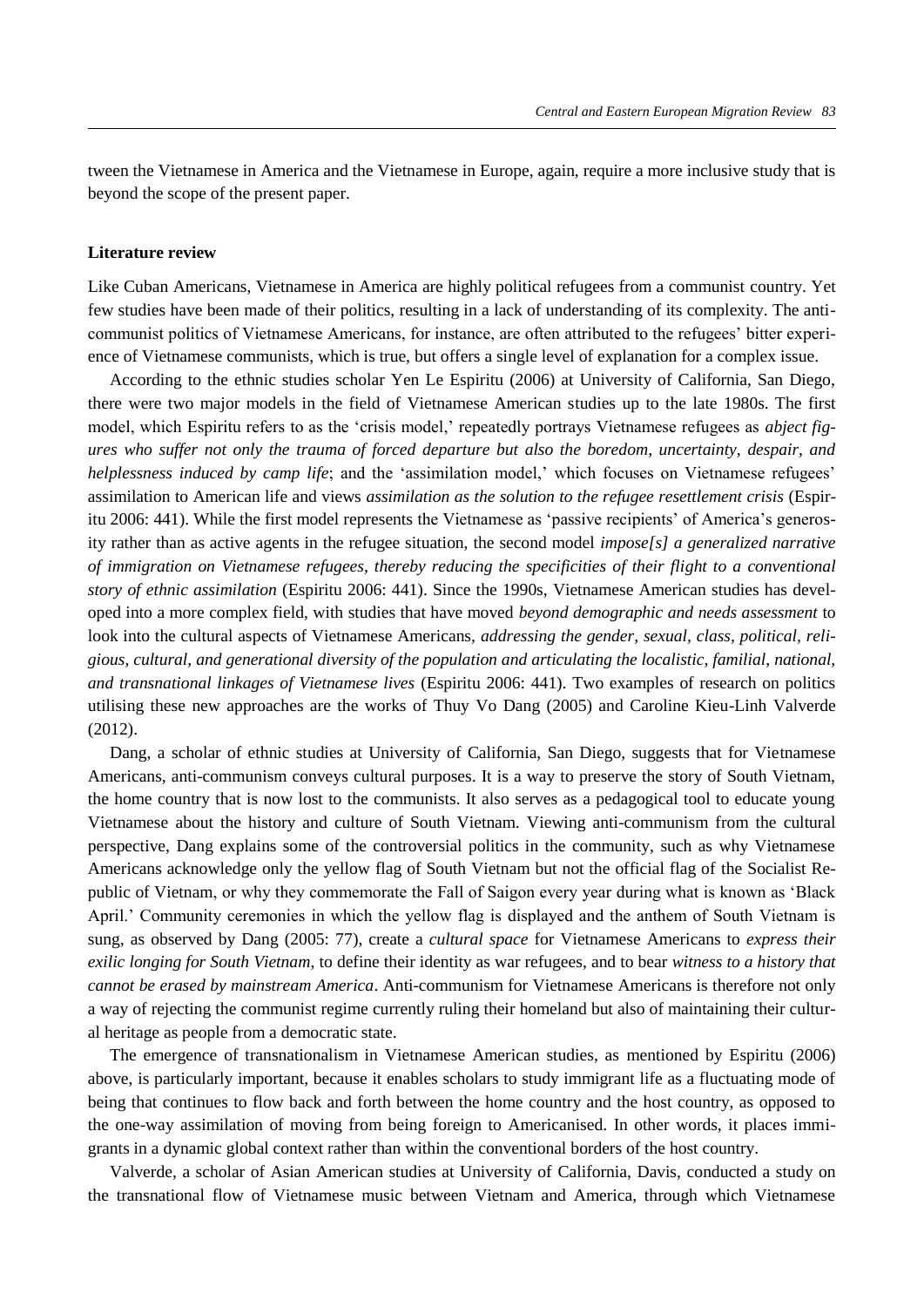American politics was also examined. For example, as part of the transnational music flow, many overseas Vietnamese singers have returned to Vietnam to perform, while singers from Vietnam have come to America to participate in the diaspora music industry. Singers from each of these groups, however, face harsh criticism from the Vietnamese American community. In the eyes of the anti-communist Vietnamese Americans, overseas singers returning to Vietnam are betraying the community that has nurtured them, while singers coming from Vietnam are cultural agents of the communist regime. Music shows featuring singers from Vietnam often meet strong protests from people in the community. On occasions, audiences have had to be escorted by the police for their own safety. Thus, as Valverde (2012: 52) states, *limits on free expression take*  place in segments of the Vietnamese American community that are critical of Vietnam's communist govern*ment*.

By incorporating culture and transnationalism into their work, Dang (2005) and Valverde (2012) provide meaningful insights into the complexity of Vietnamese Americans' anti-communism. Like Dang and Valverde, I approach the subject of Vietnamese American politics from the transnational perspective of an ethnographic study. Yet, unlike these two scholars, I also attempt to explain these anti-communist politics through two channels: by learning about Vietnamese Americans' life experiences under the communist regime prior to their migration to America; and by linking their anti-communist politics to the current political situation in Vietnam. As for the theoretical framework of the paper, I will utilise the global concepts suggested by the anthropologist Arjun Appadurai (2008) in his well-known book, *Modernity at Large: Cultural Dimensions of Globalization*.

Appadurai (2008: 32, 33) argues that the new global cultural economy has reached a point where it can no longer be understood in terms of the existing centre–periphery models. Instead, this complex world must be viewed with *certain fundamental 'disjunctures' between economy, culture, and politics*. Appadurai identifies five dimensions of global flows in the world today as ethnoscapes, mediascapes, technoscapes, financescapes, and ideoscapes.

Ethnoscapes describe 'the shifting world' within which people – including tourists, immigrants, guest workers and other moving groups – constantly move from one place to another. Technoscapes refer to the fact that technology, 'both mechanical and informational,' moves at high speeds across various kinds of previously impervious boundaries. Financescapes concern the disposition of global capital at high speeds. Mediascapes indicate the global mobility of electronic goods and information, and the images of the world created by the media. Ideoscapes are also image-centred, but more directly political, and are associated with *the ideologies of states and the counter ideologies of movements explicitly oriented to capturing state power*. Contemporary ideoscapes still contain ideas of the Enlightenment worldview – freedom, welfare, rights, sovereignty, democracy – but their meaning *requires careful translation from context to context in their global movements*, depending on different political actors and their audiences (Appadurai 2008: 37).

 he interesting component in Appadurai's terms is the suffix 'scapes.' According to the author, it indicates the 'fluid, irregular' and subjective nature of the global flows, which are constructed and affected by various historical, linguistic and political factors. These global flows are also interconnected to one another in 'deeply disjunctive' relationships, for each of them *is subject to its own constraints and incentives*, and at the same time, *each acts as a constraint and a parameter for movements in the others* (Appadurai 2008: 33, 35).

Appadurai's concept of ideoscapes helps explain why Vietnamese American politics are mainly shaped by transnational factors taking place in Vietnam rather than by mainstream American politics. The idea that 'disjunctures' exist within each of the global flows is useful in explaining the political diversity among Vietnamese Americans despite the fact that the whole community is anti-communist. I will employ Appadurai's concept of ideoscapes to illustrate that Vietnamese immigrants' politics are transnational and at the same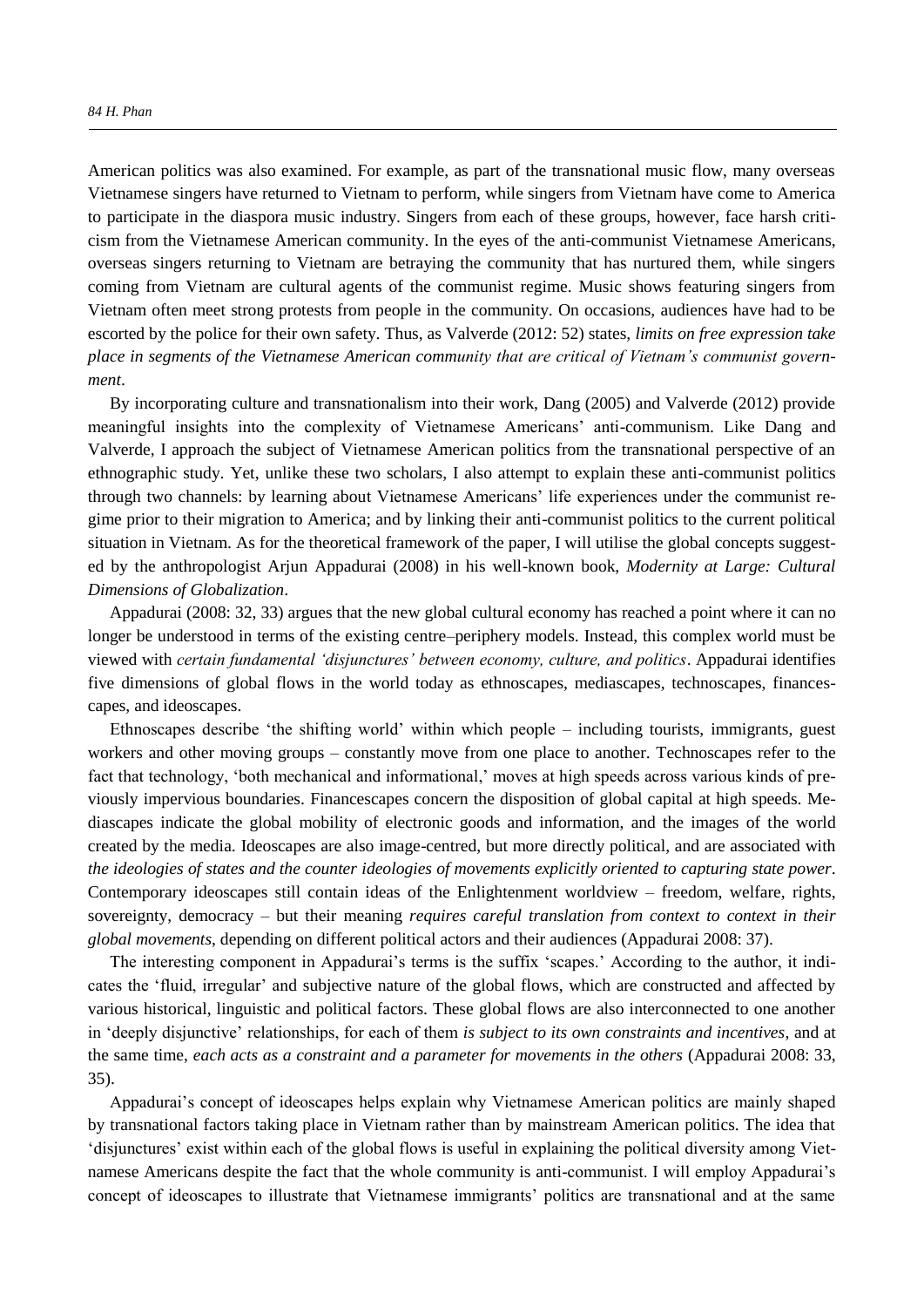time disjunctive. In this sense, I also place my study within the transnational context, moving away from the familiar approach of immigrant studies that focus merely on assimilation.

## **Methodology**

Data used in this paper were gathered from ethnographic research on Vietnamese immigrants residing in the northern part of the state of Illinois, America. Between November 2009 and January 2010, I interviewed 22 people living in the cities of DeKalb, Sycamore, Rochelle, Rockford, and Chicago. Each interview took an average of about three hours and was followed up by email or telephone calls. Over the course of the three-month research period, I also attended many community events and conversed with other Vietnamese, who although not formally interviewed, helped me better understand the community.

I carefully selected the interviewees to represent the diversity of the Vietnamese diaspora, who also, as suggested by Michael Angrosino (2007: 38), appeared to have valuable information to share and were able to *convey that information in a reasonable manner*. The 22 participants in the research sample came from the following 4 sources: 1. people whom I met at the Buddhist temple in the city of Rockford: 11 participants; 2. Vietnamese American students at Northern Illinois University: 3 participants; 3. staff of the Vietnamese Association of Illinois in Chicago: 3 participants; and 4. people whom I personally know: 5 participants.

The gender balance in the studied group corresponds with the gender balance in the Vietnamese American population (US Census Department 2010). As it regards the age structure, the sample includes a relatively big group of older people (13) – between 45 and 74 years old – when compared to the Vietnamese American population (US Census Department 2010). This stems from the fact that most of the people eligible for my study, who had experienced life in Vietnam are now at rather advanced ages since the last major wave of Vietnamese immigrants to America ended about 20 years ago. The large proportion of older individuals in my sample also indicates that for the most part this is a study focusing on first-generation Vietnamese immigrants. Out of the 22 participants, nonetheless, 4 people can be considered second-generation Vietnamese Americans, who were either born in America or migrated to the country as young children. With the exception of one person born in America and one born in Canada, the research participants were born in Vietnam and came to America by one of the four following modes of immigration:

- 1. as part of the 1975 evacuation at the end of the Vietnam War: 3/20;
- 2. as 'boat people' escaping from Vietnam by boat from the mid-1970s to the late 1980s: 6/20;
- 3. as part of the two humanitarian programmes between 1989 and 1994. The Humanitarian Operation (HO) brought former military officers of South Vietnam, who were detained in 're-education camps' by the Vietnamese communists for at least three years, to America. The Amerasian Homecoming Act allowed Vietnamese children born to American fathers to come to America with their families: 8/20;
- 4. through family sponsorships: 3/20.

Mode of immigration is important in understanding Vietnamese Americans' transnational politics, because their life experiences under the communist regime in Vietnam depended on how and when they migrated to America. People leaving Vietnam during the Fall of Saigon in 1975, for instance, have no experience of life under communism regime and in general are less hostile towards the Vietnamese government than those who left the country later. People who have left Vietnam for America under the family sponsorship system more recently are also less political than the 'boat people' who embarked upon extremely difficult escapes during the 1980s. For this reason, it is important to know the historical context of each of these immigration modes illuminating why and how Vietnamese immigrants have left their homeland for America since 1975.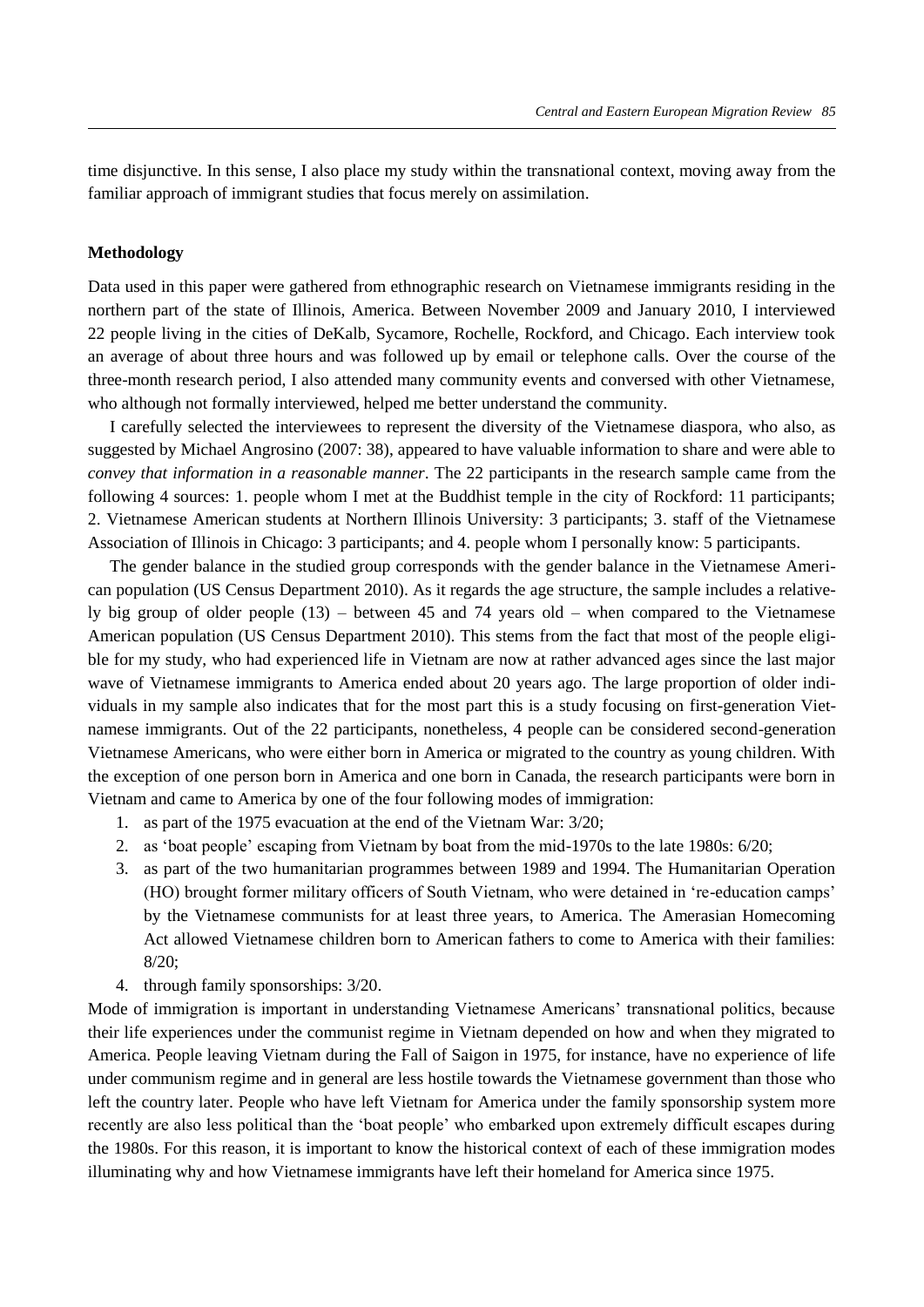#### **The history of Vietnamese migration to America**

According to the US Census Department (2010), there are 1 737 433 Vietnamese in America, forming the fourth largest Asian group in the country, following the Chinese, Asian Indians and the Filipinos. Many Vietnamese came to America as refugees for political reasons. For the purposes of this paper, nonetheless, the more general term 'immigrants' is used when referring to Vietnamese Americans, because my study also includes people migrating to America for non-political reasons.

#### *The first immigration wave*

Although there were Vietnamese in America before 1975, their number was small and consisted mostly of college students. Vietnamese started to migrate to America in large numbers in April 1975, at the end of the Vietnam War. By December 1975, a total of 129 792 Vietnamese had resettled across the 50 states of America (Do 1999: 39). This is by far the largest number of Vietnamese refugees to have arrived in the United States in a single year. Many refugees from this first group were high-ranking government officials and military leaders in South Vietnam; others had worked closely with Americans in Vietnam as secretaries, interpreters, intelligence experts, and propagandists (Kelly 1977: 2). They were rather atypical in many ways compared to the general population in Vietnam at the time. According to a report by the Interagency Task Force for Indochina Refugees (1975: 13), among the heads of household in this group, 47.8 per cent had some secondary education, 22.9 per cent had some college education, 7.2 per cent were medical professionals and 24 per cent held professional, technical, and managerial jobs, while only 4.9 per cent were farmers or fishermen. Given that more than 60 per cent of the population in Vietnam are peasants, these numbers indicate the highly urban and 'modern' characteristics of the first group of Vietnamese immigrants to America.

#### *The second immigration wave*

The second wave of Vietnamese immigrants began in 1978, when hundreds of thousands of people escaped from Vietnam by boat, creating the so-called 'Vietnamese boat people' phenomenon. On capturing the entire country in 1975, the communist regime had begun a policy of retaliation against those serving in the government and the military of South Vietnam. These people were sent to 're-education camps' located in remote areas where they endured harsh conditions for years. Meanwhile, in the cities, their families faced many forms of discrimination from the local authorities. The new government also relocated 700 000 urban people to New Economic Zones (NEZs) where living conditions were so horrific that eventually over 400 000 of them returned to the cities, despite knowing that their houses had been confiscated by the local authorities (Tran 2007: 47). Although it was designed as an economic programme, in practice the NEZs policy was used politically to 'purify' the urban population, since most of the people forced into the NEZs were family members of those affiliated to the military and government of South Vietnam. The planned economy run by the government made life extremely difficult for the whole population, due to severe shortages of food and basic commodities. In addition to economic mismanagement, in 1979 the Vietnamese government engaged in a war with the Khmer Rouge in Cambodia, drafting many young people into the military to fight on foreign soil. Faced with political oppression and the possibility of starvation, hundreds of thousands of Vietnamese fled the country by boat or by walking across Cambodia into Thailand. Living in various refugee camps located in Malaysia, Indonesia, Hong Kong, Thailand and the Philippines for anything from a few months to a few years, the majority of these 'boat people' were eventually accepted into America while the rest were relocated to Canada, Australia and Western European countries.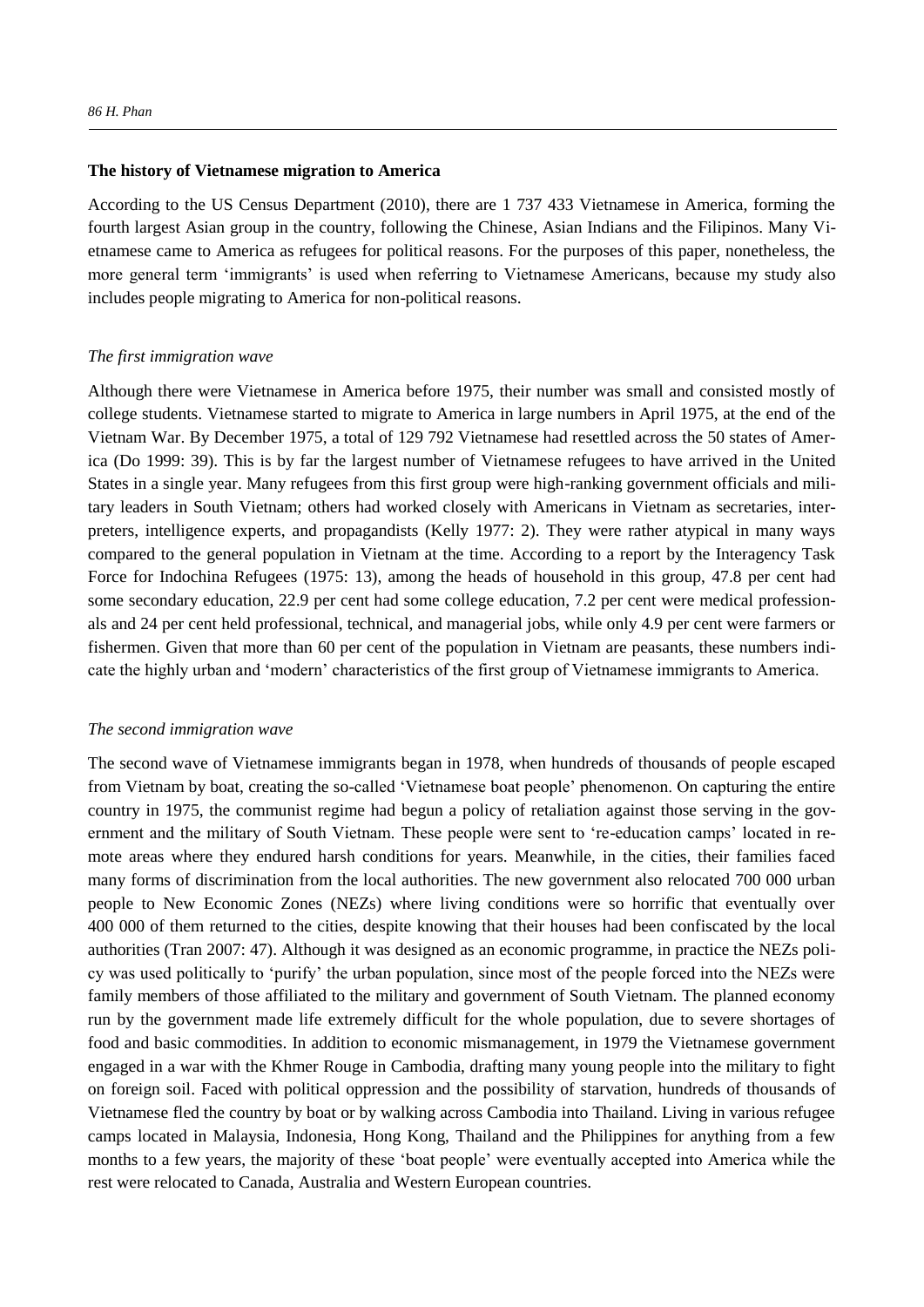It should be noted that many of the 'boat people' were of Chinese ethnicity. In 1979, at the height of its conflict with China, the Vietnamese government tried to eliminate the ethnic Chinese living in Vietnam first by harassing them, then by encouraging them to leave the country through organised trips if they paid a fee. his programme, often called 'semi-official departure,' lasted several years and sent tens of thousands of Chinese Vietnamese to the open sea to face the same risks that the illegal 'boat people' had encountered during their own escapes. It is estimated that approximately 10 to 15 per cent of all the 'boat people' perished at sea and one-third of all 'boat people' were victims of robbery, rape and murder (Le 2007: 51). Altogether, the 'boat people' wave brought over half a million people from Vietnam to America between 1976 and 1988 (Le 2007: 36).

The second wave of Vietnamese immigrants was more ethnically diverse than the first, relatively less educated, and less proficient in English (Caplan, Whitmore, Choy 1992: 27). However, as I have learned through interviewing the 'boat people,' this group consists not only of fishermen but also of many urbanites. Since the value of boats was so high at the time, fishermen often did not just flee the country with their own families but secretly sold the boat to an organiser, who then sold the trip to many 'passengers' from the cities. Together, they managed to escape after bribing the local police patrolling the coastal section where the boat would depart at night. An escaping boat in fact could include more urban people than fishermen. Education levels of the 'boat people' are thus relatively diverse. Many 'boat people' were psychologically traumatised by their horrific experiences at sea, such as being robbed and raped, in many cases repeatedly, by Thai pirates. They then had to endure a dreadful life in refugee camps that lasted anywhere from a few months to a few years before coming to America.

#### *The third immigration wave*

In addition to those leaving Vietnam in April 1975 and those escaping from the country by boat in the 1980s, many Vietnamese came to America in the 1990s through two official refugee programmes: the Humanitarian Operation and the American Homecoming Act. The first programme, often referred to by Vietnamese as the HO programme, allowed former military officers of the South who had been detained in 're-education camps' for at least three years to come to the United States. The HO programme started in 1989 and by 1998 it had brought 123 728 former military officers and their families to America (Tran 2007: 55). The second programme, the American Homecoming Act, passed by Congress in 1988 and implemented in 1989, focused on bringing Amerasians, children born of American fathers during the war, and their families, to America. Between 1989 and 2000, a total of about half a million Vietnamese migrated to the United States (Le 2007: 36).

Refugees from the third wave were diverse in terms of educational background, occupational skills and proficiency in English. In general, the education levels of former military officers were relatively high because they had to complete at least high school to become officers. Despite the hardships of life under the communist regime after 1975, over a long period of time, many children of these former military officers managed to receive a college education in Vietnam. Moreover, while waiting for the immigration papers to be processed, which could take up to several years, the HO programme applicants often tried to acquire some English and occupational skills that they anticipated would be useful in America. The majority of Amerasians, however, were illiterate. Due to poverty and racial discrimination, it was extremely difficult for these Amerasians to attend school in Vietnam.

The third-wave refugees left Vietnam for America by plane and did not suffer the terrible experiences at sea that the 'boat people' had endured. However, they had suffered years of difficult living in Vietnam facing political hostility and racial discrimination under the communist regime.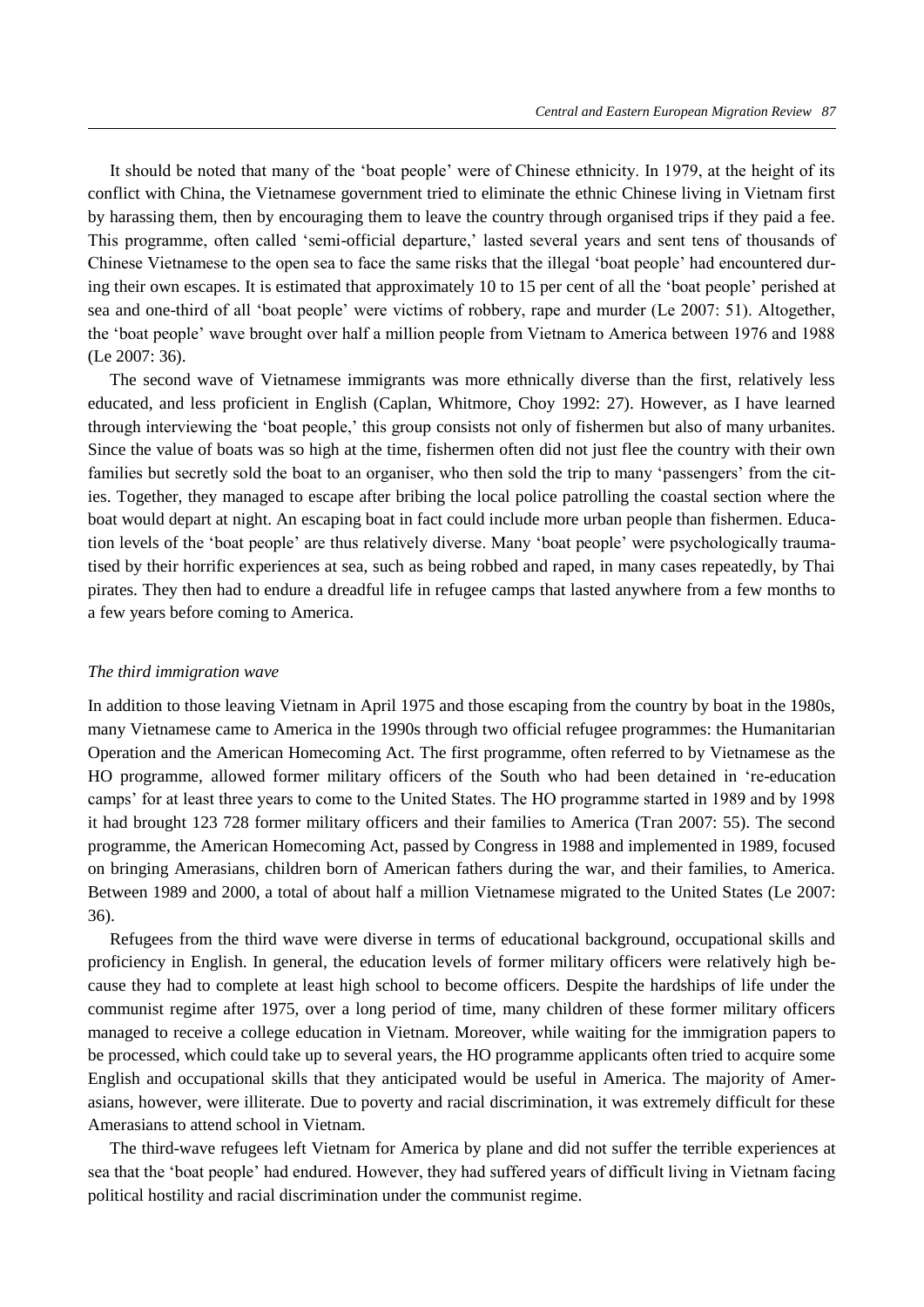## *Through family sponsorship*

In addition to the three waves of immigration described above, many Vietnamese came to America through family sponsorship. This mode of immigration includes wives of overseas Vietnamese men returning to the home country to get married. Today, marriage sponsorship is the principal mode of immigration for Vietnamese, mostly women, for three reasons. First, the normalisation of relations between America and Vietnam in 1995 made travel back to Vietnam easier for overseas Vietnamese. Second, new communication technologies, especially the availability of internet dating sites, email and cheap international phone cards, greatly expanded the platform for transnational marriage. Third, due to the mostly dangerous circumstances under which Vietnamese left their country, there are more men than women in the diaspora community.

Furthermore, according to the sociologist Hung Cam Thai (2008), transnational marriages between overseas Vietnamese men and women in Vietnam are also generated by the 'Vietnamese double gender movement.' The phenomenon can be summed up as follows: many women in Vietnam do not want to marry men in Vietnam who, they think, are still held back by outdated gender traditions, while Vietnamese men in America do not want to marry Vietnamese American women who, they think, no longer possess the traditional values needed for a successful marriage (Thai 2008: 29). Transnational marriages thus reflect the respective 'gender ideologies' that Vietnamese hope to fulfill at the global level.

#### **Transnational politics shaped by life experiences in Vietnam**

Although in general Vietnamese immigrants to America are anti-communist, the degree of their resentment toward the Vietnamese government depends on the level of suffering they experienced in Vietnam after 1975. While some strongly oppose the communist regime, others seem less critical of the system. I have chosen to describe the politics of four of the interviewees to demonstrate this point.

A young singer and the wife of a military officer stationed in a Central Vietnam province, Mrs Tho's life was happy and relatively comfortable before 1975. Her world was turned upside down after April 1975 when her husband was sent to remote 're-education camps' in the North. As a singer Mrs Tho herself had to attend a brief 're-education' course to learn about the new 'revolutionary culture.' The new regime, however, soon realised that it could use Mrs Tho's talents to 'serve the people.' Mrs Tho was allowed to perform in a state traditional theatre where she could sing one or two contemporary songs for the opening of each night. The job was financially and mentally stressful, as she recalled in the interview:

*Every time I wanted to sing a new song, I had to perform it over and over in front of a committee until it was approved. They told me not only what songs to sing but also how to perform them, even how to walk on the stage, how to move my hands, what to wear. All the songs praise the new regime and Uncle Ho anyway. The most difficult part for me was the tiny salary, which was not enough even to feed myself, let alone to feed my two kids. Once I was sick with stones in my bladder but did not have money for medicine. I went home and my aunt could only find me some herbals. But it cured, you know. I did not return to the theatre after that but decided to become a smuggler to earn a living*.

The smuggling Mrs Tho mentioned was only for the basic goods that in a free market should not have been considered illegal, such as fish, rice, coffee, sugar and cigarettes. Most of the smugglers at the time eventually ended up having their goods confiscated by the government customs department. This also happened to Mrs Tho. The only option open to her was to leave Vietnam. In 1980, she left for Hong Kong with a friend, travelling in a wooden fishing boat carrying 23 people. She left her two young children behind with her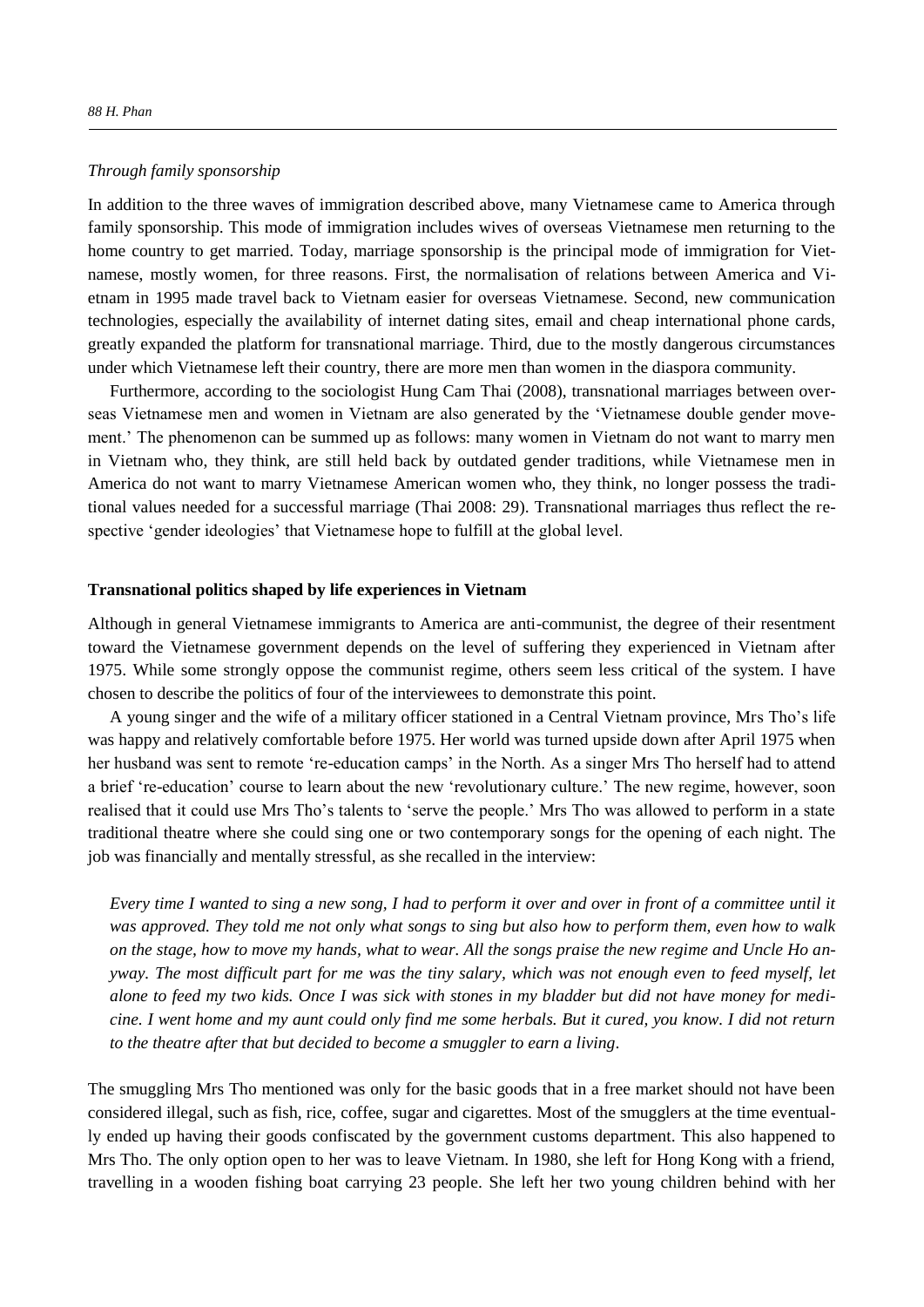mother because the trip was so hazardous. The boat was so tiny that *sitting on it one could reach into the sea water*. It took a month to reach Hong Kong and the travellers endured many ordeals at sea. After the engine stopped working, the boat drifted for several days until it met a foreign fishing boat, whose crew agreed to tow the disabled boat to Macau in exchange for all the money and valuables that the Vietnamese had on board. When night fell, however, the foreign vessel abandoned the Vietnamese boat in the middle of the ocean. After another week of drifting at sea without much food and water. Mrs Tho's boat reached a Chinese island, where they were helped with food and engine repair to continue their journey. Out in the open sea once more, they faced several heavy storms before arriving in Hong Kong.

Thirty years on, the memory of the trip is still painful for Mrs Tho. It took her almost an hour to tell me about the trip, with many horrific details. Throughout the conversation, she sounded distressed and her eyes were full of tears.

The most difficult part of life in America for Mrs Tho was the separation from her children. Since there was no direct communication between America and Vietnam in the 1980s, every month she had to travel to Canada for a pre-arranged phone call to her children in Vietnam. After 11 years of painful separation, Mrs Tho was finally able to sponsor her two children to America in 1991.

For Mrs Tho, the ordeals that she and her family went through and the pain they suffered were obviously caused by the communists. Although bitterness toward the communist regime is typical of the 'boat people' I interviewed, I also interviewed another 'boat person' who appeared much less critical of the Vietnamese government.

Born into a small business family in a coastal town located about 250 km from Saigon, Mr Song continued to enjoy a relatively comfortable life in Vietnam after April 1975. Owing to the small scale of their business, Mr Song's family members were not considered 'capitalists' by the new regime and were therefore allowed to keep their property intact. In 1979, when relations between China and Vietnam began to sour, the Vietnamese government encouraged ethnic Chinese people to leave the country on boat trips organised by the government. Although not an ethnic Chinese, Mr Song managed to take the trip after his family paid 10 bars of gold to the authorities, an enormous sum of money at the time. Unlike Mrs Tho's difficult trip, it took only a few days of smooth sailing for Mr Song's boat to meet a foreign ship that took him to a refugee camp in Malaysia. After a year in the refugee camp, Mr Song came to America through the sponsorship of a church in Seattle, and later moved to Chicago to attend college, obtaining a degree in computer science in 1984, followed by a master's in mathematics in 1986. Now living in the affluent town of Naperville, llinois, Mr Song runs a website featuring news and entertainment information from Vietnam, earning income from the advertisements on the website in addition to working as a computer programmer. he website's server is in America, and the content is collected from various online sources by a small complement of staff in Vietnam. The business in Vietnam, however, is not registered with the Vietnamese government. *The authorities will make a fuss about it if I register the website, just because they want to be bribed*, Mr Song explained. The underground nature of the operation, he admitted, prevents his business from growing in Vietnam. Yet, it is a limitation that Mr Song is prepared to accept. Mr Song told me that although he felt sorry about the political and social problems in Vietnam today, as a businessman he did not want to engage in politics. *Politics are bad for business*, he said. Indeed, for his website, Mr Song is careful to select only content that appears non-political to both the Vietnamese government and the Vietnamese diaspora.

Mr Song's politics seem to consist of two layers: deep down he dislikes the communist government but to outside appearances he has reached a pragmatic compromise with it. Compared to Mrs Tho's, Mr Song's life in Vietnam after 1975 was neither dramatically different nor too difficult; his escape from Vietnam as a 'boat person' was relatively easy. hese factors could explain why he is less anti-communist than Mrs Tho, who suffered a great deal at the hands of the communists.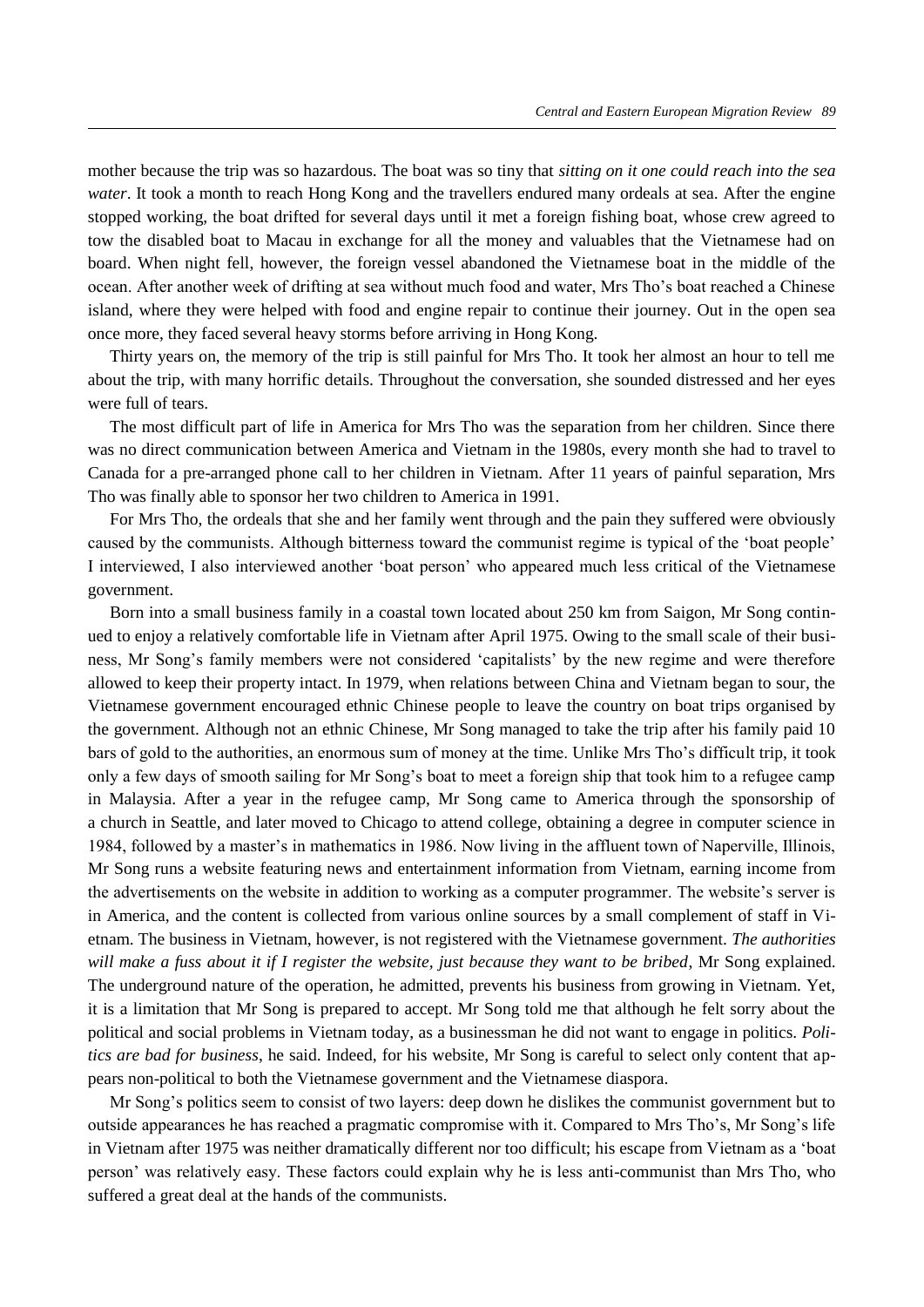My proposition that life experiences in Vietnam define the politics of Vietnamese immigrants in America appeared to be borne out throughout my interviews. Even among former military officers from the South, the group supposedly most antagonistic toward the Vietnamese communists, political attitudes toward the Vietnamese government also varied, depending on how difficult their lives in Vietnam had been after 1975. Mr Trung, the monk depicted at the beginning of this paper, for example, typifies the anti-communist politics of former military officers. However, in my interviews, I encountered one former military officer who was almost sympathetic to the communist regime. I describe his case here to show the 'disjunctures' around politics in this community.

Mr Dan, who like Mr Trung was an officer in the Air Force, was sent to 're-education camps' for nine years. He was fortunate enough to earn a good living when he returned home in 1984. Trained as a pilot in America before 1975, Mr Dan possessed good English skills and managed to become a popular English teacher in Saigon in the late 1980s. His students even included children of high-ranking officials of the communist government. *There was a huge demand for English teachers at the time because many people were about to go to America on various departure programmes and the country was also beginning to open up to foreign investors*, Mr Dan explained, *and a person like me who had previously studied in America was considered highly valuable, not only because I could teach students to speak English like Americans, but also because I could tell them about life in America*. The teaching job made Mr Dan's life so comfortable that at first he did not want to go to the United States through the HO programme for which he was eligible. In 1992, however, he decided to emigrate, realising that in the long term America would be a better place for his family.

It seems that because his experiences in Vietnam after 1975 were not as horrific as Mr Trung's, Mr Dan has a more positive view of the Vietnamese government. Mr Dan told me he believed the political situation in Vietnam would improve when the current aging communist leaders were replaced by a younger generation. Mr Dan's politics are not typical of former military officers of the South, most of whom strongly reject the idea that the communist regime is capable of evolving into a more democratic system. When asked how he felt about his nine years in the 're-education camps,' Mr Dan expressed an interesting point of view:

*During the war, I flew, I fought, but I also enjoyed a great city life, unlike other soldiers who had to fight in the jungle. In the end we were defeated, so we should have accepted the game. The 're-education camps' were part of that game. Now everything to me is just in the past, and I am the type of person who always looks forward to the future*.

Although life experiences in Vietnam under the communist regime significantly affect the politics of Vietnamese people in America, they are not the sole defining factor. Apart from maintaining *a memory, vision, or myth about their original homeland*, as pointed out by Clifford Geertz (1973: 304), diasporic subjects are also defined by their *continuing relationship with the homeland*. In this context, the politics of immigrants are shaped not only by memory and life experiences in the past, but also by present linkages to their homeland. For the Vietnamese immigrants, such linkages are particularly strong due to the challenging political situation in their home country, one of the few communist states left in the world. In the next section, I examine how Vietnamese immigrants' politics are defined by the current politics in Vietnam.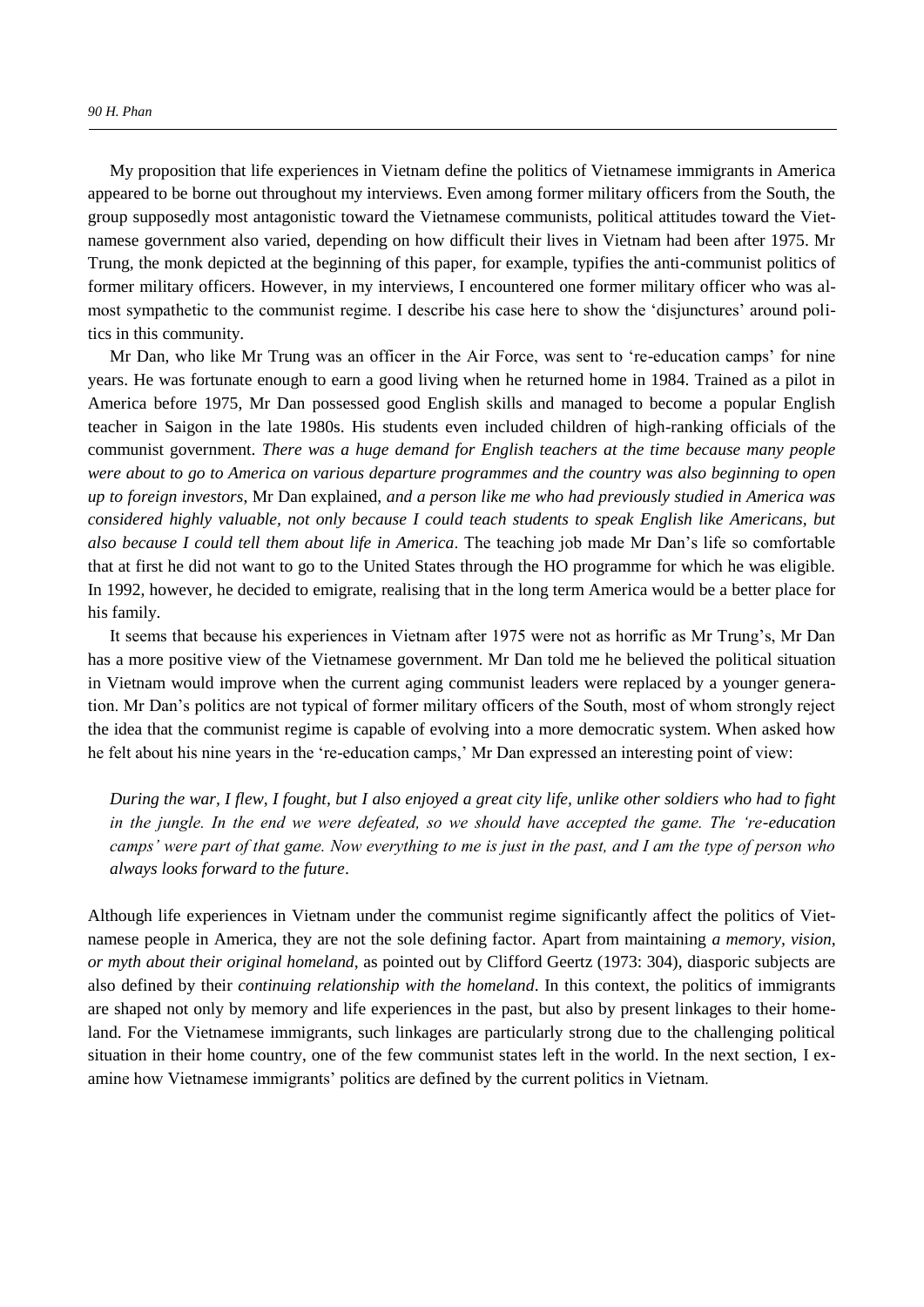#### **Transnational politics shaped by the current political situation in Vietnam**

Throughout my research, I found that the two current political issues in Vietnam to which Vietnamese immigrants pay close attention are human rights and national sovereignty. The 2010 report by Human Rights Watch (2010) summarises the human rights situation of Vietnam in 2009 as follows:

*Vietnam intensified its suppression of dissent in 2009 in an effort to bolster the authority of the Communist Party. Authorities arrested dozens of peaceful democracy advocates, independent religious activists, human rights defenders, and online critics, using vaguely-worded national security laws such as spreading 'anti-government propaganda' or 'abusing democratic freedoms.' The courts convicted at least 20 political or religious prisoners in 2009, including five people sentenced in October whom the previous month the United Nations Working Group on Arbitrary Detention had determined to be arbitrarily detained. People imprisoned in Vietnam for the exercise of fundamental rights number more than 400*.

The government tightened its controls on internet use, blogging and independent research, and banned dissemination and publication of content critical of the government. Religious freedom continued to deteriorate, with the government targeting religious leaders and their followers who advocated for civil rights, religious freedom and equitable resolution of land disputes.

An example of the government's 'suppression of dissent' was the high-profile trial in January 2010 that sentenced 4 democracy activists to between 5 and 16 years in prison for what were called *activities aimed at overthrowing the people's administration*. The convicted activists include 4 well-educated and successful citizens: Le Cong Dinh, a prominent lawyer educated in America on a Fulbright scholarship who had represented many leading multinational firms in Vietnam; Nguyen Tien Trung, a software engineer educated in France; Tran Huynh Duy Thuc and Le Thang Long, two entrepreneurs who founded an information technology company involved in launching Vietnam's stock market. As reported by Pham (2010) on the BBC, although Dinh and the other defendants insisted they just wanted to improve the political system in Vietnam to fight against corruption, they were accused of working with 'reactionary forces overseas' to overthrow the government. Their trial caused concern to governments in the West, including the United States, and was quickly condemned around the world as a mockery of international legal standards. Kenneth Fairfax, the US Consul General in Ho Chi Minh City, called for the dissidents' release while British Foreign Office Minister Ivan Lewis stated that *nobody should [have been] imprisoned for peacefully expressing their opinions* (Pham 2010). The fact that the government punished the activists for their connections with 'reactionary forces overseas' showed how deeply troubled the communist regime was by the transnational political linkages between democracy advocates inside the country and those in the Vietnamese diaspora. In fact, the most serious evidence used to charge Le Cong Dinh was his trip to Thailand to attend a three-day training course on non-violent political changes, sponsored by the overseas Vietnamese political party Viet Tan (Vietnam Reform Party) (Mydans 2010). Other evidence against Le Cong Dinh included a file found on his computer of the book *From Dictatorship to Democracy* by Gene Sharp, translated into Vietnamese by Viet Tan. The prosecutions of the other three activists were also based on 'evidence' of their communications with overseas political organisations. The case demonstrates how ideoscapes, the concept of democracy in this case, flow both ways between diaspora communities and their home countries, as illustrated by Appadurai (2008: 37): *The fluidity of ideoscapes is complicated in particular by the growing diaspora (both voluntary and involuntary) of intellectuals who continuously inject new meaning-stream into the discourse of democracy in different parts of the world*. Apart from crushing democracy activities, the Vietnamese government is also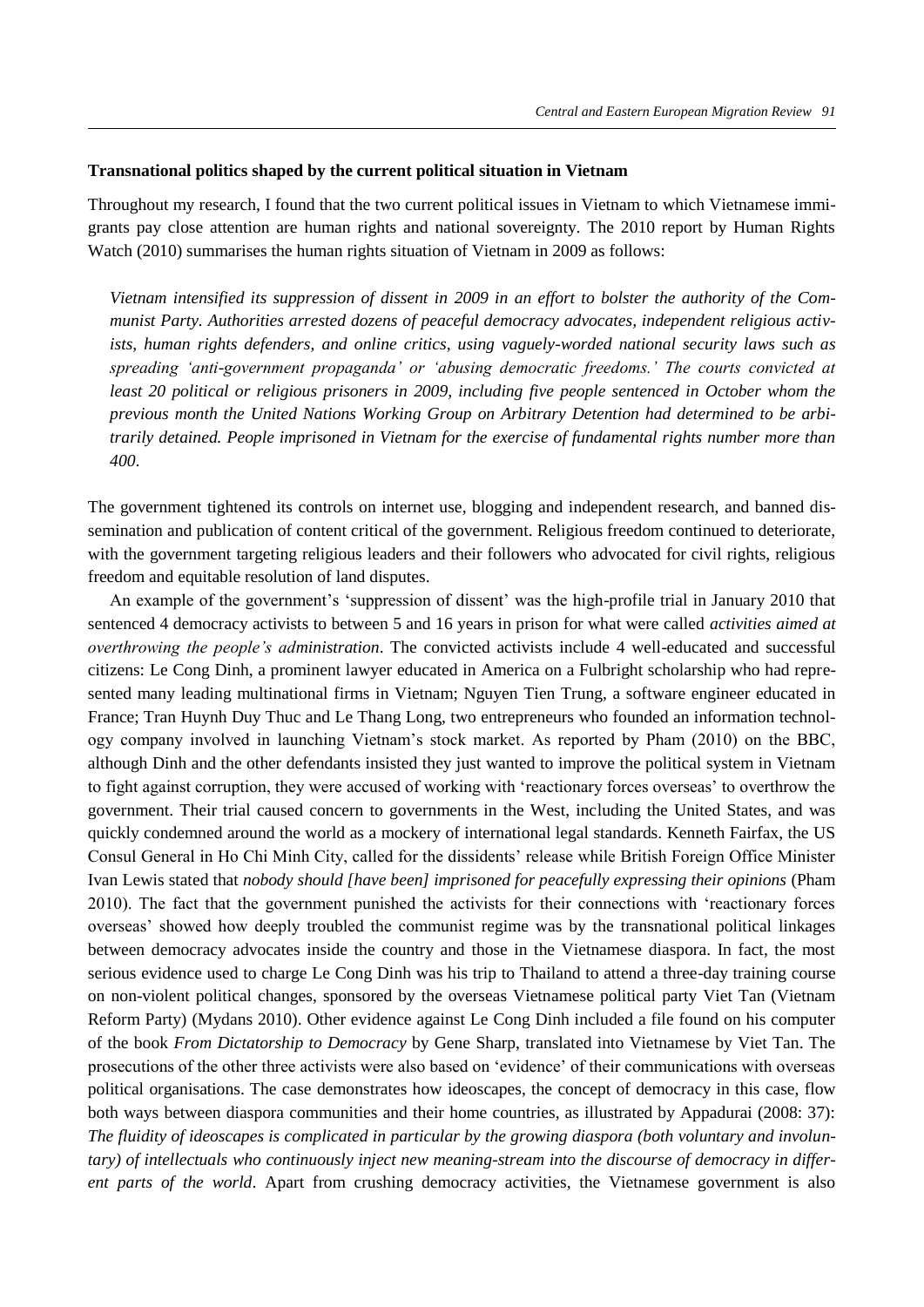suppressing the recent rise of anti-Chinese nationalism in Vietnam, a political strategy strongly condemned by most Vietnamese in America.

A traditional enemy of Vietnam for over two thousand years, China has always appeared highly suspicious in the eyes of the Vietnamese, and recently tension has increased due to territorial disputes between the two countries. The disputes centre around the Spratly Islands and the Paracel Islands, two small chains of islets believed to have large oil and gas deposits located in an area of military and strategic importance in the South China Sea. China seised the Paracel Islands in 1974 from South Vietnam and occupied part of the Spratly Islands after fighting a brief naval battle with communist Vietnam in 1988. Since 2007 China has increased its military presence in the waters around the islands and has started to harass Vietnamese fishermen working near the disputed islands. In many cases the Vietnamese fishermen have been beaten and held to ransom (Pham 2009). Ironically, instead of protesting to the Chinese government over these incidents, the Vietnamese government has attempted to suppress its own citizens' criticisms of China (Zeller 2007). In December 2007, when China ratified a plan to create a symbolic administrative region called Sasha that included the Paracel Islands and Spratly Islands, several hundred young Vietnamese organised two public demonstrations in front of the Chinese embassy in Hanoi and the Chinese consulate general in Ho Chi Minh City. It was the first time that political street protests had taken place in the history of communist Vietnam. The protests were quickly suppressed by the police, however, with many demonstrators arrested or intimidated (Zeller 2007). As reported in an article by Crispin (2009) in *Asia Times*, there are different theories that explain why the Vietnamese government aggressively defended China instead of its own national territory. According to its author, one theory states that given the current economic downturn, Vietnam is relying on China for a secret financial bailout. Another theory suggests that the repression of anti-China sentiment reflects the *internal politicking between broadly divided conservative and liberal factions* within the Vietnamese Communist Party (Crispin 2009).

The Vietnamese immigrants whom I interviewed had their own interpretation of this political situation in Vietnam. In their opinion, the Vietnamese government is suppressing nationalism in Vietnam for two reasons: first, it cannot afford to upset China, its only remaining communist ally in the world today; second, and more importantly, it is afraid that nationalist protests might turn into a democracy movement that overthrows the ruling regime. In any case, for Vietnamese Americans, the rise of anti-Chinese nationalism in Vietnam provides justification for their anti-communist politics. Anti-communist politics thus is not only to denounce the authoritative regime in Vietnam but also to protect the homeland from China's territorial violations.

Mr Trung, the former military officer who is now a Buddhist monk, for example, stated that he was critical of the Vietnamese communists not only because they had treated him badly in the past, but mainly because nowadays the communists were dangerously compromising the country in China's favour. When I asked him whether it would be appropriate for a Buddhist monk to be political, Mr Trung responded: *A monk can only be a monk when there is a country for him to practise his religion. The communists are selling out Vietnam to China, so even as a monk I must condemn them*.

Although homeland politics are an important contributory factor to the anti-communist position of many Vietnamese immigrants, it may have little impact on the politics of young Vietnamese Americans. Young Vietnamese Americans do not have much life experience under the communist regime and appear to be more interested in mainstream American politics than in Vietnamese politics, as illustrated by the case of Dinh, one of my interviewees.

A graduate student of literature, Dinh came to America with his 'boat people' parents when he was only one year old. Growing up in America, Dinh was told by his parents about their harsh lives in Vietnam after 1975 and their difficult journey to America. Despite conceptualising Vietnam as an undemocratic country, Dinh is uncomfortable with the anti-communist politics of the Vietnamese diaspora. He stated: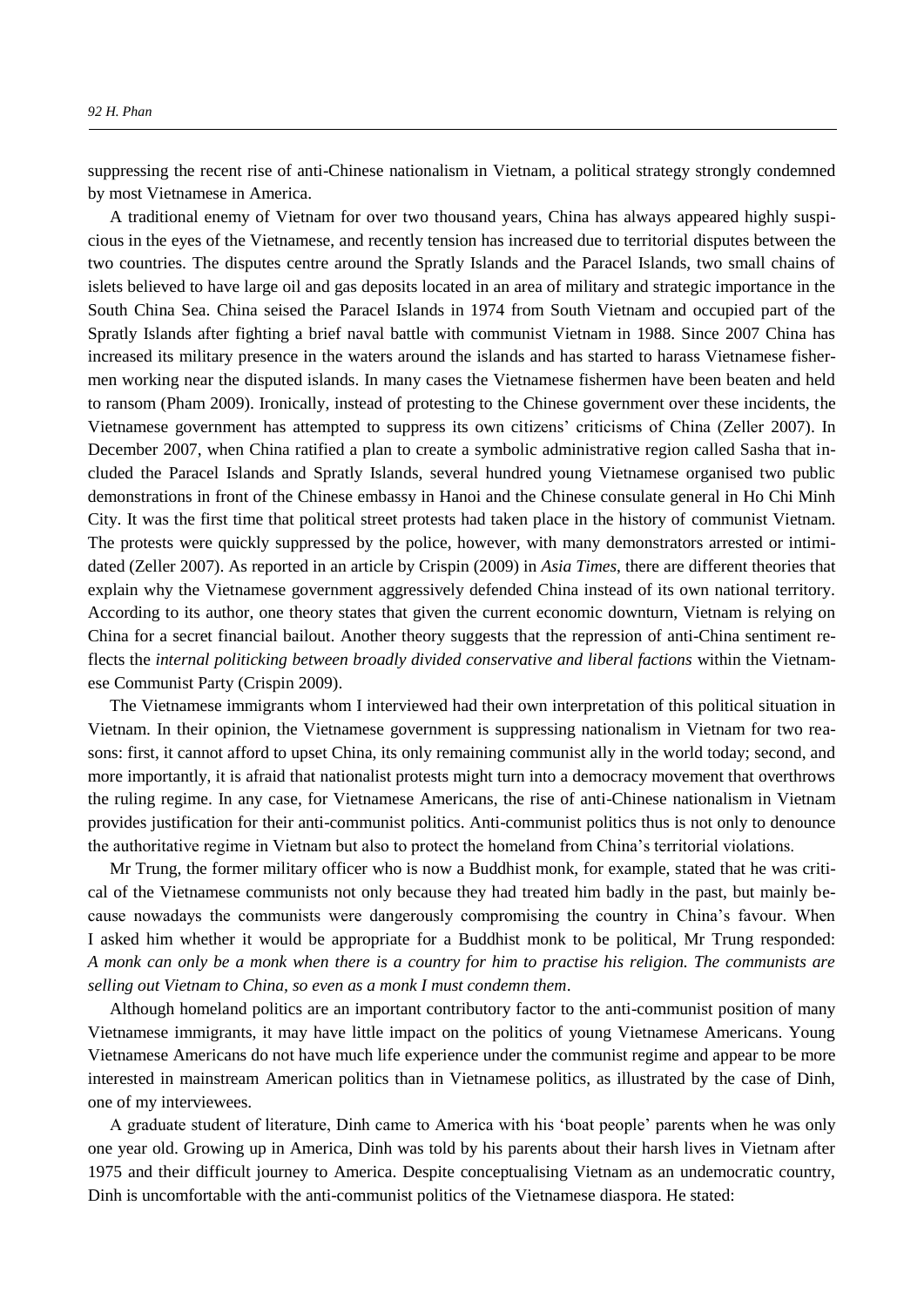*I hold a skeptical disposition about the Vietnamese government because of my parents' experiences, but also skeptical about the Vietnamese American politics, which are conservative and reinforcing the idea of the model minority. I've learned to avoid talking about politics with my parents because of their skepticism about the American left. I listen to them, but don't have much to offer to the conversation*.

It is obvious that Dinh used the familiar left–right spectrum of American politics as a measure of the politics of Vietnamese immigrants, rather than viewing them from the transnational viewpoint of a Vietnamese immigrant strongly connected to his homeland.

Homeland politics might also be perceived differently by recent Vietnamese immigrants: although they lived in Vietnam under communism for a longer time, they did not suffer as much as those who left Vietnam before the 1990s. These people tend to express a rather positive view of the Vietnamese government and, moreover, feel discontented with the anti-communist politics of the Vietnamese in America. The case of Mr Lam illustrates this point.

Mr Lam, a 32-year-old nail technician living in the city of Aurora with his wife and a young child, came to America less than two years ago. His family was sponsored to America by his brother in a process that took more than ten years to complete. Growing up in Vietnam in the 1990s when the communist regime was experimenting with economic reforms that significantly improved the living standards of many, Mr Lam did not suffer from economic hardship as the early immigrants had. Mr Lam told me that although there were social and political issues in Vietnam, overall he thought the country was doing well. Instead of criticising the Vietnamese government, Mr Lam expressed his unease about those Vietnamese in America whom he considered politically extreme. In his opinion, the fight against the Vietnamese government was a waste of time; he simply wanted to concentrate on earning a good living. Although he had only been in America for two years, Mr Lam had already gone back to Vietnam for a visit, and really enjoyed the trip. Although he is not anti-communist like other Vietnamese immigrants, interestingly, it seems his political position has also been shaped by his life experiences with the communist regime in Vietnam. In his case, it just happened that the experiences are relatively positive.

 he cases of Dinh and Mr Lam reveal the 'disjunctures' within the political sphere of Vietnamese Americans with regard to homeland politics. While human rights and nationalism in Vietnam have fuelled the anti-communist politics of many Vietnamese Americans, they still appear distant to some others. Again, for the most part, this depends on the individuals' life experiences under the communist regime in Vietnam prior to their coming to America. People who have suffered at the hands of the communists in the past pay more attention to the current homeland politics than those who did not suffer. Thus, the two transnational factors shaping the politics of Vietnamese Americans – life experiences under the communist regime and current homeland politics – are interrelated. They are the two main causes of Vietnamese Americans' anti-communist politics, a politics that itself is disjunctive.

## **Conclusion**

In this paper, I have shown that Vietnamese American anti-communist politics are the result of two transnational factors: life experiences in Vietnam and current homeland politics. The loss of South Vietnam to the communist North at the end of the Vietnam War in 1975 brought dramatic changes, most of which were devastating, to the lives of millions of people in South Vietnam. The end of the war also heralded the start of mass migration from Vietnam to America. By showing how people suffered at the hands of the communists in Vietnam, I have sought to explain why Vietnamese Americans are anti-communist. For these people, anti-communism is not a theoretical matter but the direct result of painful life experiences. I have described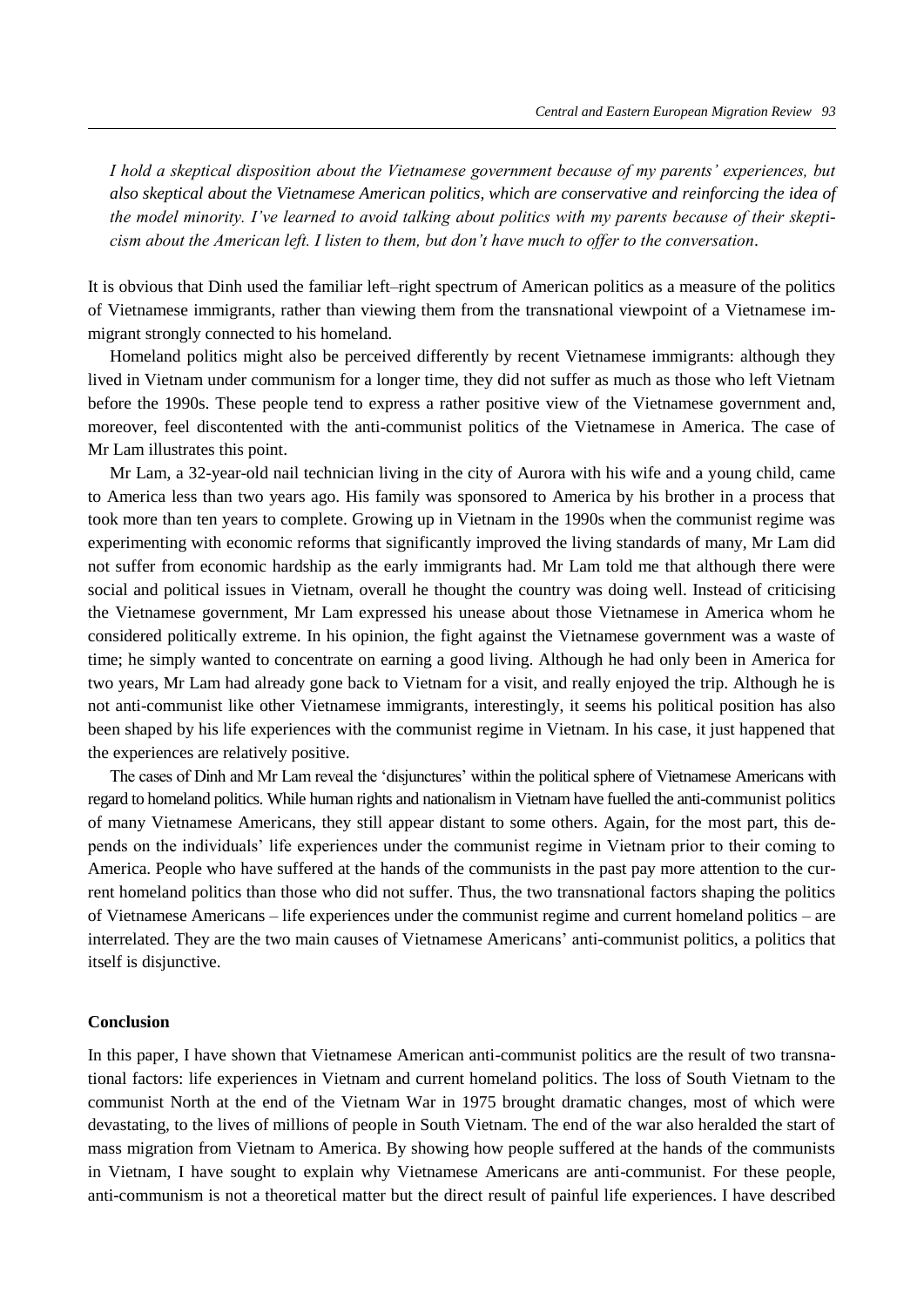Vietnamese Americans' life experiences along the trajectory of their migration history to America, which can be divided into three waves. I have presented cases representing each of these refugee waves to show the variety of politics among Vietnamese Americans regarding the communist regime in Vietnam.

Life experience with the communists, however, is only one of the two factors shaping Vietnamese Americans' politics. Another important factor is their linkages to homeland politics. Two homeland political issues are of great concern to many Vietnamese Americans today: human rights and anti-Chinese nationalism. For some Vietnamese Americans, however, homeland politics appear rather distant. These political discrepancies are again determined mainly by the individual's life experience, or the lack of it, under the communist regime in Vietnam.

The Vietnamese community in the United States is a direct product of the Vietnam War, a war that ended 40 years ago but has left behind a very complex legacy for all the parties involved, including the Vietnamese now living in America.

### **References**

- Angrosino M. V. (2007). *Doing Cultural Anthropology, Projects for Ethnographic Data Collection*. Long Grove, IL: Waveland Press, Inc.
- Appadurai A. (2008). *Modernity at Large, Cultural Dimensions of Globalization*. Minneapolis: University of Minnesota Press.
- Caplan N., Whitmore J. K., Choy M. H. (1992). *The Boat People and Achievement in America: A Study of Economic and Educational Success*. Ann Arbor: The University of Michigan Press.
- Crispin S. W. (2009). Chinese Shadow over Vietnamese Repression. Online Asia Times, 12 September. Online: http://www.atimes.com/atimes/China/KI12Ad04.html (accessed: 2 June 2009).
- Dang T. V. (2005). The Cultural Work of Anticommunism in the San Diego Vietnamese American Community. *Amerasia Journal* 31(2): 65–86.
- Do H. D. (1999). *The Vietnamese Americans*. Westport: Greenwood Press.
- Espiritu Y. L. (2006). Toward a Critical Refugee Study: The Vietnamese Refugee Subject in U.S. Scholarship. *Journal of Vietnamese Studies* 1(1–2): 410–443.
- Geertz C. (1973). *The Interpretation of Cultures*. New York: Basic Books.
- Human Rights Watch (2010). *Vietnam, Country Summary*. Online: http://www.hrw.org/en/node/87404 (accessed: 10 February 2010).
- Interagency Task Force for Indochina Refugees (1975). *Report to the Congress*, 15 December 1975.
- Kelly G. P. (1977). *From Vietnam to America: A Chronicle of the Vietnamese Immigration to the United States*. Boulder: Westview Press.
- Le C. N. (2007). *Asian American Assimilation, Ethnicity, Immigration, and Socioeconomic Attainment*. New York: LFB Scholarly Publishing LLC.
- Mydans S. (2010). Vietnam, Quelling Dissent, Gives 4 Democracy Advocates Jail Terms. *The New York Times*, 20 January*.* Online: http://www.nytimes.com/2010/01/21/world/asia/21vietnam.html (accessed: 3 May 2010).
- Pham N. (2009). China Releases Vietnam Fishermen. *BBC News* .Online: http://news.bbc.co.uk/2/hi/8196575.stm (accessed: 2 May 2010).
- Pham N. (2010). Vietnam's New Breed of Dissident. *BBC News*. Online: http://news.bbc.co.uk/2/hi/8471723.stm (accessed: 10 March 2010).
- Pham V. (2003). Antedating and Anchoring Vietnamese America: Toward a Vietnamese American Historiography. *Amerasia Journal* 29(1): 137–152.